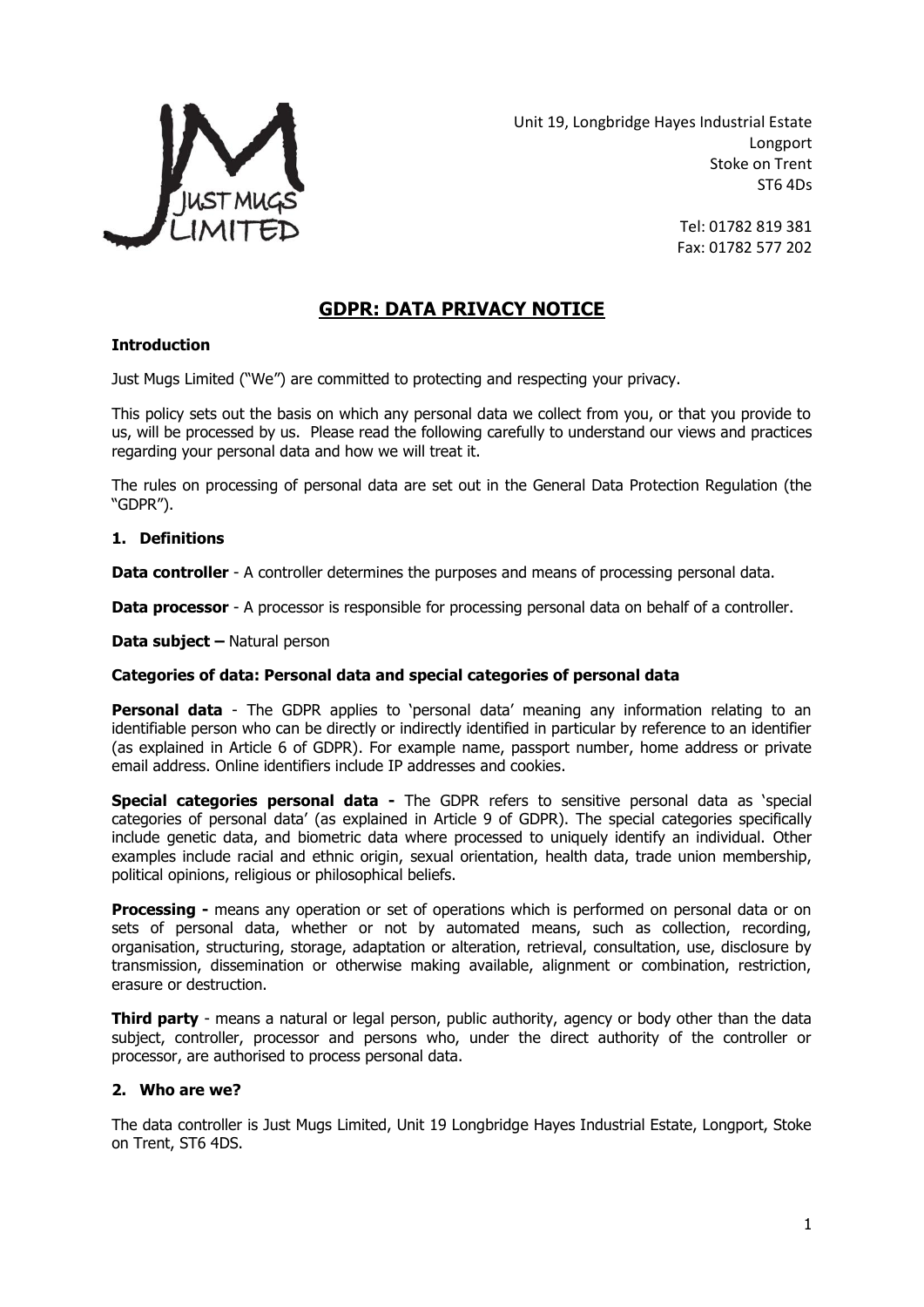This means we decide how your personal data is processed and for what purposes. For all data matters please contact the data protection officer on telephone number 01782 819381 or by e-mail [accounts@justmugs.f2s.com.](mailto:accounts@justmugs.f2s.com)

## **3. Information we may collect from you**

Certain categories of information collected by us are necessary to use our Services, such as the information you must provide when transacting with us. This information may include, but is not limited to, your name, postal address, delivery address, e-mail address, phone number, fax number, bank details, and any other details as might be requested from you for the purpose of account application and/or continued use of our Services. We may also collect information from you if you request information or customer support.

When you use our Services, we may collect the following data about you:

- Information that you provide by filling in forms on our site [www.justmugs.com](http://www.justmugs.com/) ("our site"). This includes information provided at the time of registering to use our site, subscribing to our portal system or requesting further information. We may also ask you for information when you report a problem with our site.
- Information given verbally to our Representatives may be stored on your account.
- Information in relation to the products and services that we supply to you will always be stored in our secure systems.
- If you contact us, we may keep a record of that correspondence.
- Details of transactions you carry out with us and of the fulfilment of your orders.
- Details of your visits to our site including, but not limited to, traffic data, location data, and other communication data, whether this is required for our own billing purposes or otherwise and the resources that you access.

# **4. Online Data**

We may collect information about your computer, including, where available, your IP address, operating system, location data and browser type, as well as pages visited and content viewed, links and buttons clicked, and URLs visited before you use our Service. This is statistical data about our users' browsing actions and patterns, and does not identify any individual.

#### **5. Cookies**

Our website uses cookies to distinguish you from other users of our website. This helps us to provide you with a good experience when you browse our website and also allows us to improve our site.

#### **6. Where we store your personal data**

All information you provide to us is stored on our secure servers. Where we have given you (or where you have chosen) a password which enables you to access certain parts of our site, you are responsible for keeping this password confidential. We ask you not to share a password with anyone. Unfortunately, the transmission of information via the internet is not completely secure. Although we will do our best to protect your personal data, we cannot guarantee the security of your data transmitted to our site; any transmission is at your own risk. Once we have received your information, we will use strict procedures and security features to try to prevent unauthorised access.

#### **7. How we use your information**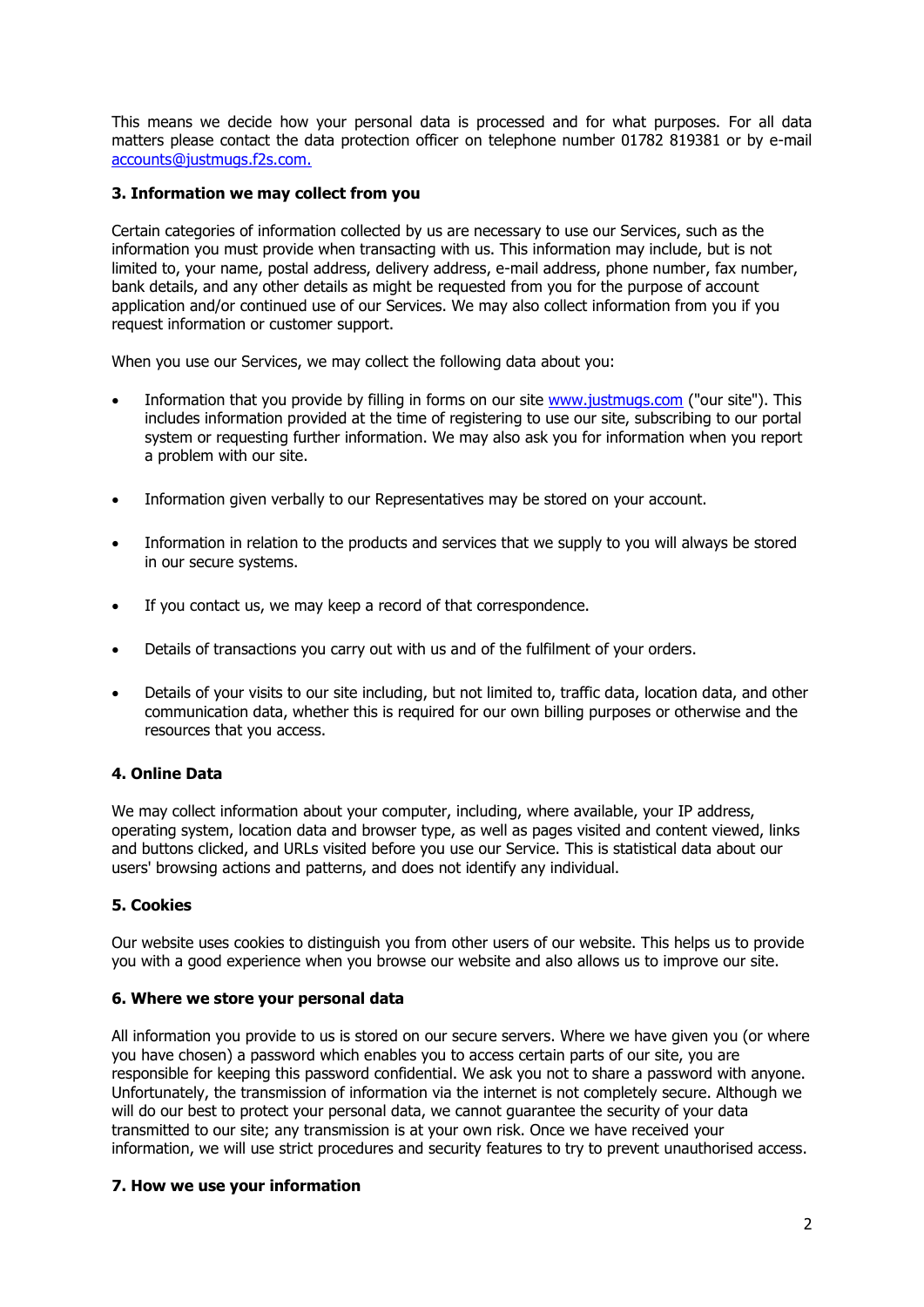We mainly rely on three separate bases to lawfully process your information.

- Firstly, we need to process your information to provide our Services to you, in accordance with our Conditions of Sale. This processing is necessary to perform the contract between you and us.
- Secondly, where you have given us consent to use your information in certain ways, we will rely on your consent.
- Thirdly, as described in more detail below, we may process your information where necessary to further our legitimate interests, where those legitimate interests are not overridden by your rights or interests. Occasionally, we may rely on other legal bases such as to comply with a legal obligation.

In order to deliver, personalise and improve our Services, we combine and use the information that we have about you to understand how you use and interact with our Services. We may also use information held about you for the following purposes:

- To ensure that content from our site is presented in the most effective manner for you and for your computer.
- To provide you with information, products or services that you request from us or which we feel may interest you.
- To carry out our obligations arising from any contracts entered into between you and us.
- To allow you to participate in interactive features of our service, when you choose to do so.
- To notify you about changes to our service.

We may also use your data to provide you with information about goods which may be of interest to you, and we may contact you about these by post, e-mail or telephone. We will only contact you with information about goods similar to those which were the subject of a previous sale to you. We will do this during the period of your relationship with us and, unless specifically instructed otherwise by you, for a reasonable period of time after the relationship has ended in order to inform you about products, services, promotions and special offers which we think may be of interest to you. Except where we use your personal data for marketing purposes on the basis of your prior consent and subject to any opt out instructions, we process personal data for marketing purposes as necessary for the purpose of our legitimate interests in promoting our products and services.

# **8. Sharing your personal data**

Your personal data will be treated as strictly confidential, and will be shared only with your consent.

If we are under a duty to disclose or share your personal data in order to comply with any legal obligation, or in order to enforce or apply our terms of use or terms and conditions of supply and other agreements; or to protect the rights, property, or safety of Just Mugs, our customers, or others. This includes exchanging information with other companies and organisations for the purposes of fraud protection and credit risk reduction.

#### **9. Your rights and your personal data**

Unless subject to an exemption under the GDPR, you have the following rights with respect to your personal data:

- The right to request a copy of the personal data which we hold about you;
- The right to request that we correct any personal data if it is found to be inaccurate or out of date;